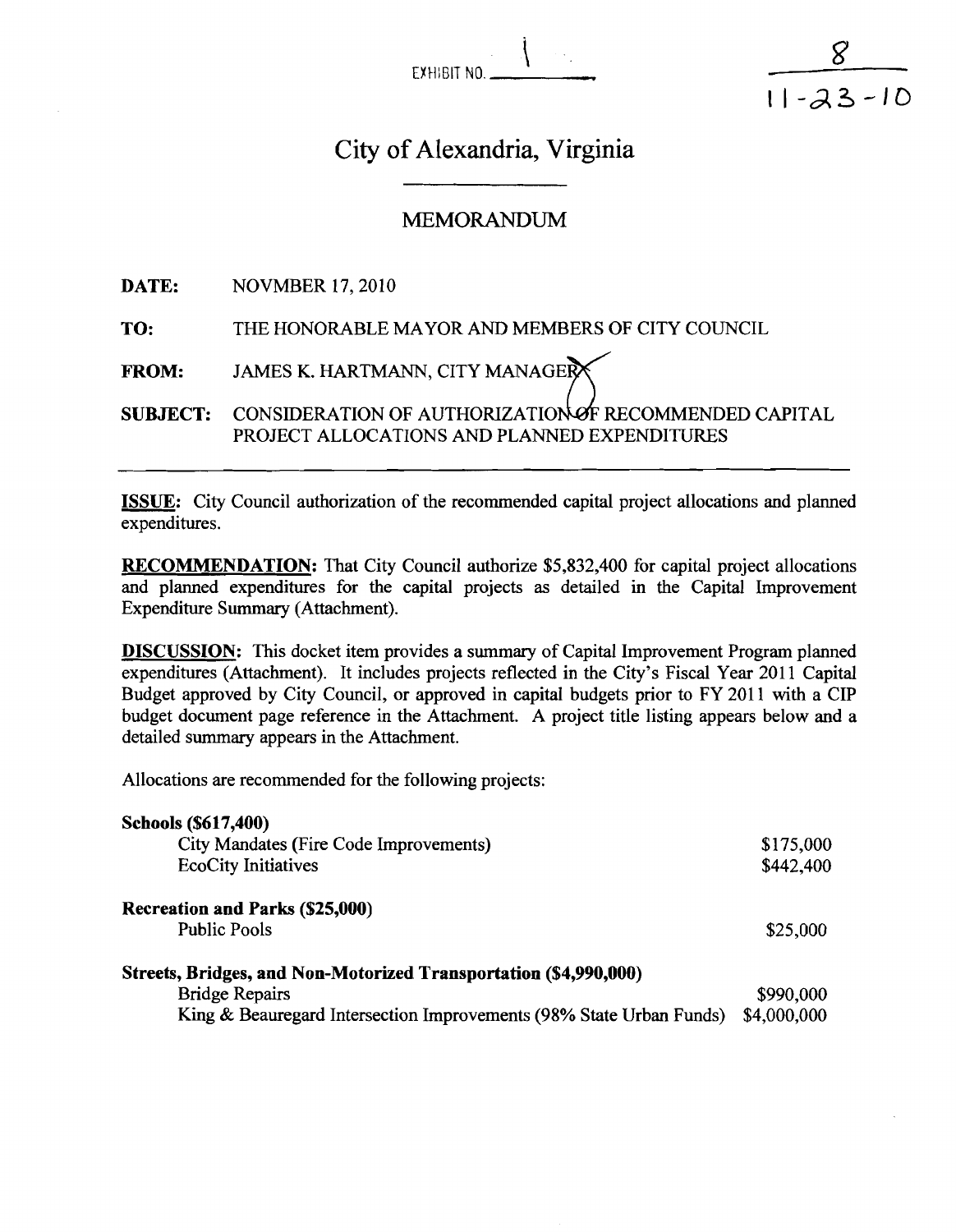#### **Information Technology Plan (\$200,000)**

Alexandria Justice Information Systems (AJIS) Enhancements \$200,000

#### **Total Allocations Requested for November 2010**

\$5,832,400

#### **ATTACHMENT:**

Attachment: Capital Improvement Program Planned Expenditures

## **STAFF:**

 $\mathcal{A}^{\mathcal{A}}$ 

 $\mathcal{A}$ 

Mark Jinks, Deputy City Manager Bruce Johnson, Chief Financial Officer Michael Stewart, Analyst, Office of Management and Budget Chris Bever, Analyst, Office of Management and Budget

 $\frac{1}{2} \frac{1}{2}$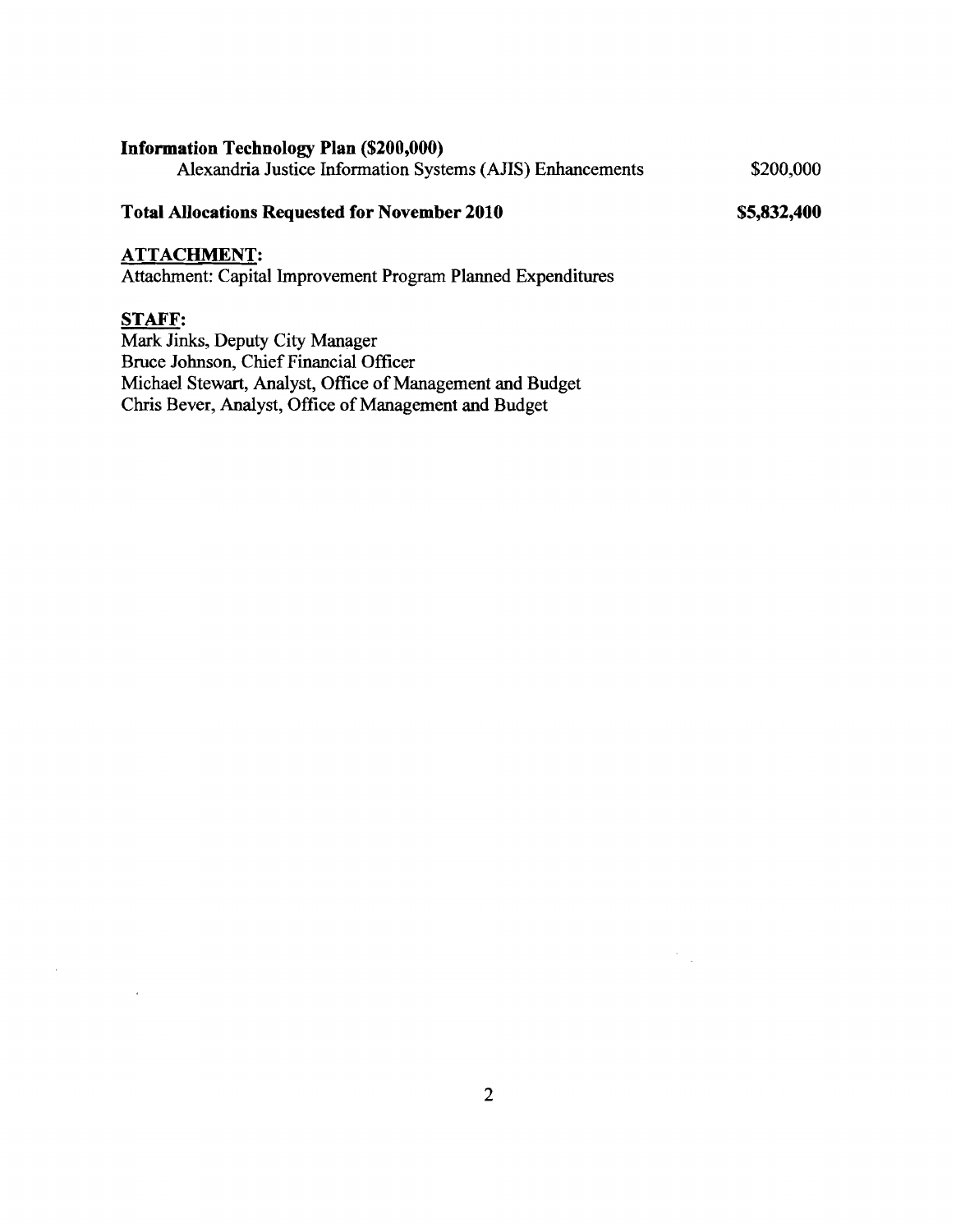#### **Attachment 1: Capital Improvement Program (CIP) Planned Expenditures November 23,2010 Report, Docketed November 23,2010**

This attachment provides summary information on capital improvement program projects for which work will be initiated and expenditures incurred during the upcoming months. Except as noted, funding for all of the projects discussed below is included in the City's Approved FY 2011 Capital Improvement Program (CIP) budget or in prior year capital budgets.

| <b>Capital Project (Category 2/3)</b><br><b>Name</b>                                        |           | Proposed 2011<br><b>CIP Section &amp; Page</b>                                                                                                                                                                                                                                                                                                                                              | <b>Allocation Request</b>                      | OCA / Subobject                                  | Project #                |  |  |
|---------------------------------------------------------------------------------------------|-----------|---------------------------------------------------------------------------------------------------------------------------------------------------------------------------------------------------------------------------------------------------------------------------------------------------------------------------------------------------------------------------------------------|------------------------------------------------|--------------------------------------------------|--------------------------|--|--|
| <b>City Mandates (Fire Code</b><br>Improvements)                                            |           | Schools $-p.6-5$<br>(FY 2011 Approved)                                                                                                                                                                                                                                                                                                                                                      | \$175,000 (General<br><b>Obligation Bonds)</b> | 200260-2106<br>(\$100k); 200105-<br>2106 (\$75k) | $001 - 164$ ;<br>001-172 |  |  |
| <b>Project Funding Summary</b><br><b>Prior Year</b><br>\$0<br>Unallocated<br><b>Balance</b> |           | <b>Use of Funds</b><br>This allocation request of \$175,000 will help complete upgrades to the fire alarm systems at<br>two school facilities per the City's Fire Marshal's instruction. These fire alarm system control<br>panel upgrades were needed improvements related to the addition of modular spaces at the                                                                        |                                                |                                                  |                          |  |  |
| <b>Current Fiscal Year</b><br>Program Budget                                                | \$238,000 | schools. The existing panels could not handle the added complexity of the new classrooms.<br>The sites and approximate costs are:<br>Minnie Howard - \$100,000<br>John Adams - \$75,000                                                                                                                                                                                                     |                                                |                                                  |                          |  |  |
| <b>Total Fiscal Year</b><br><b>Allocations to Date</b>                                      | \$63,000  | <b>Project History / Background</b><br>City Mandates projects are typically related to building or fire code issues at ACPS facilities, but<br>can also include drainage-related projects driven by legislation like the Chesapeake Bay Act.<br>These projects are typically smaller, incremental initiatives that take place concurrent with<br>major renovation or construction projects. |                                                |                                                  |                          |  |  |
| <b>Current Allocation</b><br>Request                                                        | \$175,000 |                                                                                                                                                                                                                                                                                                                                                                                             |                                                |                                                  |                          |  |  |
| Remaining<br>Unallocated<br><b>Project Balance</b>                                          | \$0       |                                                                                                                                                                                                                                                                                                                                                                                             |                                                |                                                  |                          |  |  |

 $\mathbf{1}$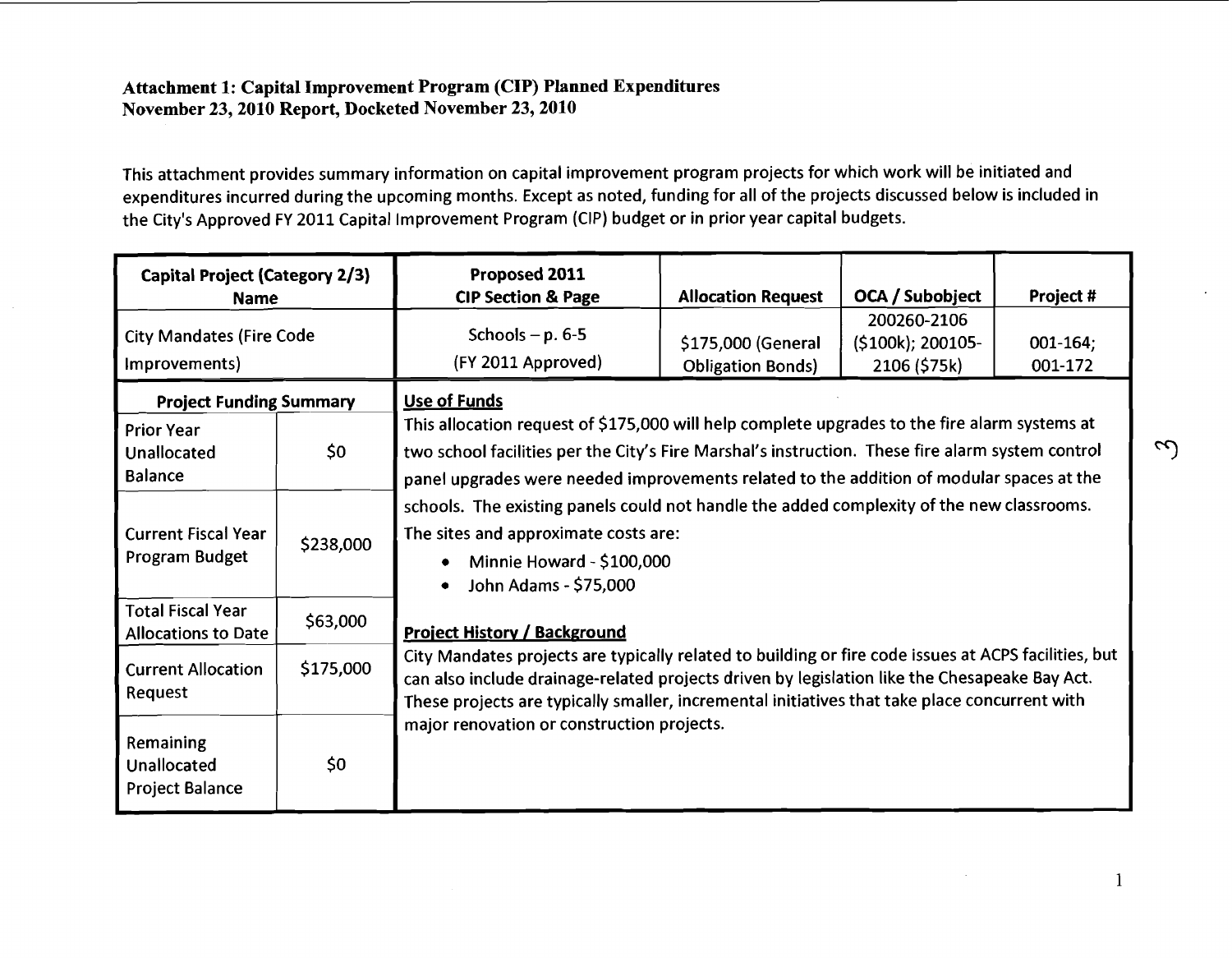**Attachment 1: Capital Improven November 23,2010 Report, Dock nt Program (CIP) Planned Expenditures :ed November 23,2010** 

| Capital Project (Category 2/3)<br><b>Name</b>             |             | Proposed 2011<br><b>CIP Section &amp; Page</b>                                                                                                                                                                                                                                                                                                                                                                                                                                                                                                                                                                                     | <b>Allocation Request</b>                      | OCA / Subobject                               | Project #           |  |  |  |
|-----------------------------------------------------------|-------------|------------------------------------------------------------------------------------------------------------------------------------------------------------------------------------------------------------------------------------------------------------------------------------------------------------------------------------------------------------------------------------------------------------------------------------------------------------------------------------------------------------------------------------------------------------------------------------------------------------------------------------|------------------------------------------------|-----------------------------------------------|---------------------|--|--|--|
| <b>EcoCity Initiatives</b>                                |             | Schools $- p. 6-5$<br>(FY 2011 Approved)                                                                                                                                                                                                                                                                                                                                                                                                                                                                                                                                                                                           | \$442,400 (General<br><b>Obligation Bonds)</b> | 200202 (\$189,400);<br>200240-2121<br>(5253k) | 001-208;<br>001-163 |  |  |  |
| <b>Project Funding Summary</b>                            |             | Use of Funds                                                                                                                                                                                                                                                                                                                                                                                                                                                                                                                                                                                                                       |                                                |                                               |                     |  |  |  |
| <b>Prior Year</b><br><b>Unallocated</b><br><b>Balance</b> | \$0         | This allocation request of \$442,400 will continue to fund projects consistent with the<br>advancement of the City's EcoCity Initiative.<br>Installation of renewable solar energy, ground source geothermal HVAC system wells at<br>$\bullet$<br>James K. Polk Elementary School (\$189,400). This effort is a component of the larger                                                                                                                                                                                                                                                                                            |                                                |                                               |                     |  |  |  |
| <b>Current Fiscal Year</b><br>Program Budget              | \$1,746,000 | HVAC replacement project at this school and should ultimately result in significant<br>savings in utility usage and costs.<br>\$253,000 for the installation of a lighted, artificial turf athletic field at Francis C.<br>$\bullet$<br>Hammond Middle School as well as a non-competition running track. The project is<br>expected to be completed by fall 2011. The majority of funding (approximately \$1.15<br>million) for this project is being provided by ACPS through the use of fund balance. This<br>fund balance results from unused legal settlement funding related to the Francis<br>Hammond construction project. |                                                |                                               |                     |  |  |  |
| <b>Total Fiscal Year</b><br><b>Allocations to Date</b>    | \$1,303,867 | <b>Project History / Background</b>                                                                                                                                                                                                                                                                                                                                                                                                                                                                                                                                                                                                |                                                |                                               |                     |  |  |  |
| <b>Current Allocation</b><br>Request                      | \$442,400   | At James K. Polk Elementary School, an infrastructure renewal project was started in FY 2010<br>that will replace the main boilers and HVAC systems in all classrooms and upgrade the electric<br>power and plumbing systems throughout the building.                                                                                                                                                                                                                                                                                                                                                                              |                                                |                                               |                     |  |  |  |
| Remaining<br>Unallocated<br><b>Project Balance</b>        | \$0         | At Francis C. Hammond Middle School, funding is provided to build an artificial turf system on<br>the field adjacent to the school in order to provide additional playing fields for the students and<br>the City's Recreation Department programs.                                                                                                                                                                                                                                                                                                                                                                                |                                                |                                               |                     |  |  |  |

 $\overline{\mathbf{r}}$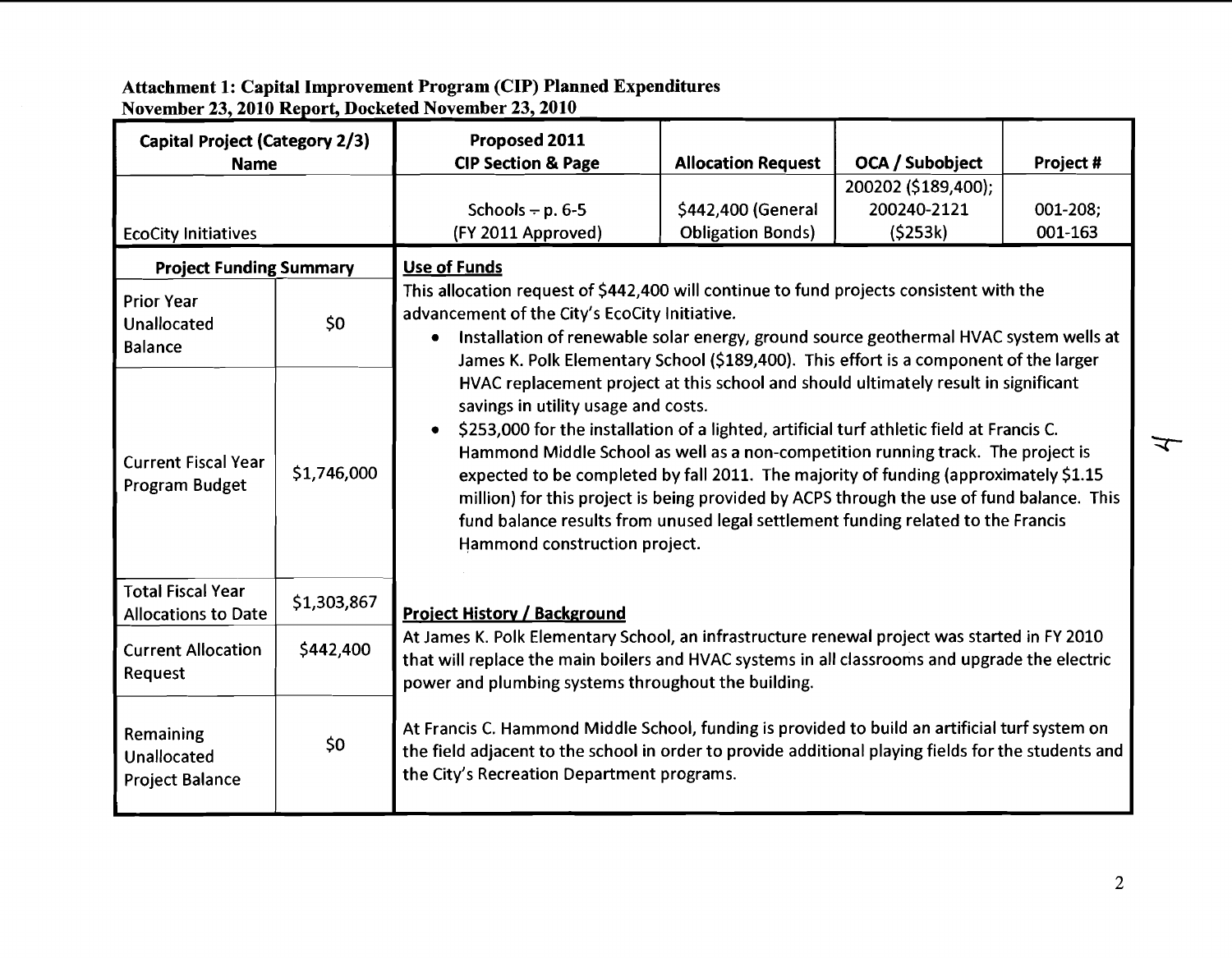| Attachment 1: Capital Improvement Program (CIP) Planned Expenditures<br>November 23, 2010 Report, Docketed November 23, 2010<br><b>Ongoing Maintenance Program</b><br>(Category 1) Title<br><b>OCA / Subobject</b><br><b>CIP Section &amp; Page</b><br><b>Allocation Request</b><br>Project #<br>Recreation & Parks: p. 6-40<br>\$25,000 (Cash<br>(FY 2011 Approved)<br>267534-2121<br>004-808<br>Capital)<br><b>Program Funding Summary</b><br>Use of Funds<br>This \$25,000 allocation will be combined with the existing account balance to complete the<br>following work at City pools to:<br>\$52,000<br>• Separate the recirculation system at Old Town Pool between the training and main<br>pools to satisfy Health Department standards and eliminate the need to close both<br>pools following accidental contamination events;<br>Replace failing circulation system at Ewald Pool;<br>Make various plumbing and electrical repairs, and conduct inspection and<br>$\sqrt{ }$<br>replacement at Warwick, Old Town and Ewald Pools;<br>Current Fiscal Year<br>\$52,000<br>• Make repairs to the Old Town Pool bathhouse siding and roof.<br>\$0 Project Background / Operating Impacts<br>This project includes annual funding for maintenance of the outdoor pool shells, structures,<br>mechanical and filtration systems, decks, bathhouses, and amenities.<br><b>Allocation Request</b><br>\$25,000<br>Funding in prior fiscal years has funded public pool improvements, including installation of<br>suction control devices at all pools; chemical control systems at Chinquapin, Old Town Pools<br>\$79,000 and Warwick Pools; bathhouse painting; and pool and facility plumbing and electrical repairs.<br>Balance<br>$\overline{\mathbf{3}}$ |                                              |  |  |  |
|--------------------------------------------------------------------------------------------------------------------------------------------------------------------------------------------------------------------------------------------------------------------------------------------------------------------------------------------------------------------------------------------------------------------------------------------------------------------------------------------------------------------------------------------------------------------------------------------------------------------------------------------------------------------------------------------------------------------------------------------------------------------------------------------------------------------------------------------------------------------------------------------------------------------------------------------------------------------------------------------------------------------------------------------------------------------------------------------------------------------------------------------------------------------------------------------------------------------------------------------------------------------------------------------------------------------------------------------------------------------------------------------------------------------------------------------------------------------------------------------------------------------------------------------------------------------------------------------------------------------------------------------------------------------------------------------------------------------------------------------------------------------|----------------------------------------------|--|--|--|
|                                                                                                                                                                                                                                                                                                                                                                                                                                                                                                                                                                                                                                                                                                                                                                                                                                                                                                                                                                                                                                                                                                                                                                                                                                                                                                                                                                                                                                                                                                                                                                                                                                                                                                                                                                    |                                              |  |  |  |
|                                                                                                                                                                                                                                                                                                                                                                                                                                                                                                                                                                                                                                                                                                                                                                                                                                                                                                                                                                                                                                                                                                                                                                                                                                                                                                                                                                                                                                                                                                                                                                                                                                                                                                                                                                    |                                              |  |  |  |
|                                                                                                                                                                                                                                                                                                                                                                                                                                                                                                                                                                                                                                                                                                                                                                                                                                                                                                                                                                                                                                                                                                                                                                                                                                                                                                                                                                                                                                                                                                                                                                                                                                                                                                                                                                    |                                              |  |  |  |
|                                                                                                                                                                                                                                                                                                                                                                                                                                                                                                                                                                                                                                                                                                                                                                                                                                                                                                                                                                                                                                                                                                                                                                                                                                                                                                                                                                                                                                                                                                                                                                                                                                                                                                                                                                    |                                              |  |  |  |
|                                                                                                                                                                                                                                                                                                                                                                                                                                                                                                                                                                                                                                                                                                                                                                                                                                                                                                                                                                                                                                                                                                                                                                                                                                                                                                                                                                                                                                                                                                                                                                                                                                                                                                                                                                    |                                              |  |  |  |
|                                                                                                                                                                                                                                                                                                                                                                                                                                                                                                                                                                                                                                                                                                                                                                                                                                                                                                                                                                                                                                                                                                                                                                                                                                                                                                                                                                                                                                                                                                                                                                                                                                                                                                                                                                    |                                              |  |  |  |
|                                                                                                                                                                                                                                                                                                                                                                                                                                                                                                                                                                                                                                                                                                                                                                                                                                                                                                                                                                                                                                                                                                                                                                                                                                                                                                                                                                                                                                                                                                                                                                                                                                                                                                                                                                    |                                              |  |  |  |
|                                                                                                                                                                                                                                                                                                                                                                                                                                                                                                                                                                                                                                                                                                                                                                                                                                                                                                                                                                                                                                                                                                                                                                                                                                                                                                                                                                                                                                                                                                                                                                                                                                                                                                                                                                    |                                              |  |  |  |
|                                                                                                                                                                                                                                                                                                                                                                                                                                                                                                                                                                                                                                                                                                                                                                                                                                                                                                                                                                                                                                                                                                                                                                                                                                                                                                                                                                                                                                                                                                                                                                                                                                                                                                                                                                    |                                              |  |  |  |
|                                                                                                                                                                                                                                                                                                                                                                                                                                                                                                                                                                                                                                                                                                                                                                                                                                                                                                                                                                                                                                                                                                                                                                                                                                                                                                                                                                                                                                                                                                                                                                                                                                                                                                                                                                    |                                              |  |  |  |
|                                                                                                                                                                                                                                                                                                                                                                                                                                                                                                                                                                                                                                                                                                                                                                                                                                                                                                                                                                                                                                                                                                                                                                                                                                                                                                                                                                                                                                                                                                                                                                                                                                                                                                                                                                    |                                              |  |  |  |
|                                                                                                                                                                                                                                                                                                                                                                                                                                                                                                                                                                                                                                                                                                                                                                                                                                                                                                                                                                                                                                                                                                                                                                                                                                                                                                                                                                                                                                                                                                                                                                                                                                                                                                                                                                    |                                              |  |  |  |
|                                                                                                                                                                                                                                                                                                                                                                                                                                                                                                                                                                                                                                                                                                                                                                                                                                                                                                                                                                                                                                                                                                                                                                                                                                                                                                                                                                                                                                                                                                                                                                                                                                                                                                                                                                    |                                              |  |  |  |
|                                                                                                                                                                                                                                                                                                                                                                                                                                                                                                                                                                                                                                                                                                                                                                                                                                                                                                                                                                                                                                                                                                                                                                                                                                                                                                                                                                                                                                                                                                                                                                                                                                                                                                                                                                    |                                              |  |  |  |
|                                                                                                                                                                                                                                                                                                                                                                                                                                                                                                                                                                                                                                                                                                                                                                                                                                                                                                                                                                                                                                                                                                                                                                                                                                                                                                                                                                                                                                                                                                                                                                                                                                                                                                                                                                    |                                              |  |  |  |
|                                                                                                                                                                                                                                                                                                                                                                                                                                                                                                                                                                                                                                                                                                                                                                                                                                                                                                                                                                                                                                                                                                                                                                                                                                                                                                                                                                                                                                                                                                                                                                                                                                                                                                                                                                    |                                              |  |  |  |
|                                                                                                                                                                                                                                                                                                                                                                                                                                                                                                                                                                                                                                                                                                                                                                                                                                                                                                                                                                                                                                                                                                                                                                                                                                                                                                                                                                                                                                                                                                                                                                                                                                                                                                                                                                    |                                              |  |  |  |
|                                                                                                                                                                                                                                                                                                                                                                                                                                                                                                                                                                                                                                                                                                                                                                                                                                                                                                                                                                                                                                                                                                                                                                                                                                                                                                                                                                                                                                                                                                                                                                                                                                                                                                                                                                    |                                              |  |  |  |
|                                                                                                                                                                                                                                                                                                                                                                                                                                                                                                                                                                                                                                                                                                                                                                                                                                                                                                                                                                                                                                                                                                                                                                                                                                                                                                                                                                                                                                                                                                                                                                                                                                                                                                                                                                    |                                              |  |  |  |
|                                                                                                                                                                                                                                                                                                                                                                                                                                                                                                                                                                                                                                                                                                                                                                                                                                                                                                                                                                                                                                                                                                                                                                                                                                                                                                                                                                                                                                                                                                                                                                                                                                                                                                                                                                    |                                              |  |  |  |
|                                                                                                                                                                                                                                                                                                                                                                                                                                                                                                                                                                                                                                                                                                                                                                                                                                                                                                                                                                                                                                                                                                                                                                                                                                                                                                                                                                                                                                                                                                                                                                                                                                                                                                                                                                    |                                              |  |  |  |
|                                                                                                                                                                                                                                                                                                                                                                                                                                                                                                                                                                                                                                                                                                                                                                                                                                                                                                                                                                                                                                                                                                                                                                                                                                                                                                                                                                                                                                                                                                                                                                                                                                                                                                                                                                    |                                              |  |  |  |
|                                                                                                                                                                                                                                                                                                                                                                                                                                                                                                                                                                                                                                                                                                                                                                                                                                                                                                                                                                                                                                                                                                                                                                                                                                                                                                                                                                                                                                                                                                                                                                                                                                                                                                                                                                    |                                              |  |  |  |
|                                                                                                                                                                                                                                                                                                                                                                                                                                                                                                                                                                                                                                                                                                                                                                                                                                                                                                                                                                                                                                                                                                                                                                                                                                                                                                                                                                                                                                                                                                                                                                                                                                                                                                                                                                    |                                              |  |  |  |
|                                                                                                                                                                                                                                                                                                                                                                                                                                                                                                                                                                                                                                                                                                                                                                                                                                                                                                                                                                                                                                                                                                                                                                                                                                                                                                                                                                                                                                                                                                                                                                                                                                                                                                                                                                    |                                              |  |  |  |
|                                                                                                                                                                                                                                                                                                                                                                                                                                                                                                                                                                                                                                                                                                                                                                                                                                                                                                                                                                                                                                                                                                                                                                                                                                                                                                                                                                                                                                                                                                                                                                                                                                                                                                                                                                    |                                              |  |  |  |
|                                                                                                                                                                                                                                                                                                                                                                                                                                                                                                                                                                                                                                                                                                                                                                                                                                                                                                                                                                                                                                                                                                                                                                                                                                                                                                                                                                                                                                                                                                                                                                                                                                                                                                                                                                    |                                              |  |  |  |
|                                                                                                                                                                                                                                                                                                                                                                                                                                                                                                                                                                                                                                                                                                                                                                                                                                                                                                                                                                                                                                                                                                                                                                                                                                                                                                                                                                                                                                                                                                                                                                                                                                                                                                                                                                    |                                              |  |  |  |
|                                                                                                                                                                                                                                                                                                                                                                                                                                                                                                                                                                                                                                                                                                                                                                                                                                                                                                                                                                                                                                                                                                                                                                                                                                                                                                                                                                                                                                                                                                                                                                                                                                                                                                                                                                    |                                              |  |  |  |
|                                                                                                                                                                                                                                                                                                                                                                                                                                                                                                                                                                                                                                                                                                                                                                                                                                                                                                                                                                                                                                                                                                                                                                                                                                                                                                                                                                                                                                                                                                                                                                                                                                                                                                                                                                    | <b>Public Pools</b><br><b>Prior Year</b>     |  |  |  |
|                                                                                                                                                                                                                                                                                                                                                                                                                                                                                                                                                                                                                                                                                                                                                                                                                                                                                                                                                                                                                                                                                                                                                                                                                                                                                                                                                                                                                                                                                                                                                                                                                                                                                                                                                                    | <b>Unallocated</b><br>Balance                |  |  |  |
|                                                                                                                                                                                                                                                                                                                                                                                                                                                                                                                                                                                                                                                                                                                                                                                                                                                                                                                                                                                                                                                                                                                                                                                                                                                                                                                                                                                                                                                                                                                                                                                                                                                                                                                                                                    |                                              |  |  |  |
|                                                                                                                                                                                                                                                                                                                                                                                                                                                                                                                                                                                                                                                                                                                                                                                                                                                                                                                                                                                                                                                                                                                                                                                                                                                                                                                                                                                                                                                                                                                                                                                                                                                                                                                                                                    | Program Budget<br>Total Fiscal Year          |  |  |  |
|                                                                                                                                                                                                                                                                                                                                                                                                                                                                                                                                                                                                                                                                                                                                                                                                                                                                                                                                                                                                                                                                                                                                                                                                                                                                                                                                                                                                                                                                                                                                                                                                                                                                                                                                                                    | <b>Allocations to Date</b><br><b>Current</b> |  |  |  |
|                                                                                                                                                                                                                                                                                                                                                                                                                                                                                                                                                                                                                                                                                                                                                                                                                                                                                                                                                                                                                                                                                                                                                                                                                                                                                                                                                                                                                                                                                                                                                                                                                                                                                                                                                                    | Remaining<br>Unallocated Project             |  |  |  |
|                                                                                                                                                                                                                                                                                                                                                                                                                                                                                                                                                                                                                                                                                                                                                                                                                                                                                                                                                                                                                                                                                                                                                                                                                                                                                                                                                                                                                                                                                                                                                                                                                                                                                                                                                                    |                                              |  |  |  |
|                                                                                                                                                                                                                                                                                                                                                                                                                                                                                                                                                                                                                                                                                                                                                                                                                                                                                                                                                                                                                                                                                                                                                                                                                                                                                                                                                                                                                                                                                                                                                                                                                                                                                                                                                                    |                                              |  |  |  |
|                                                                                                                                                                                                                                                                                                                                                                                                                                                                                                                                                                                                                                                                                                                                                                                                                                                                                                                                                                                                                                                                                                                                                                                                                                                                                                                                                                                                                                                                                                                                                                                                                                                                                                                                                                    |                                              |  |  |  |

#### **Attachment 1: Capital improve me^**  <u>November 23, 2010 Report, Dockete</u> <sup>t</sup>**Program (CIP) Planned Expenditures d November 23,2010**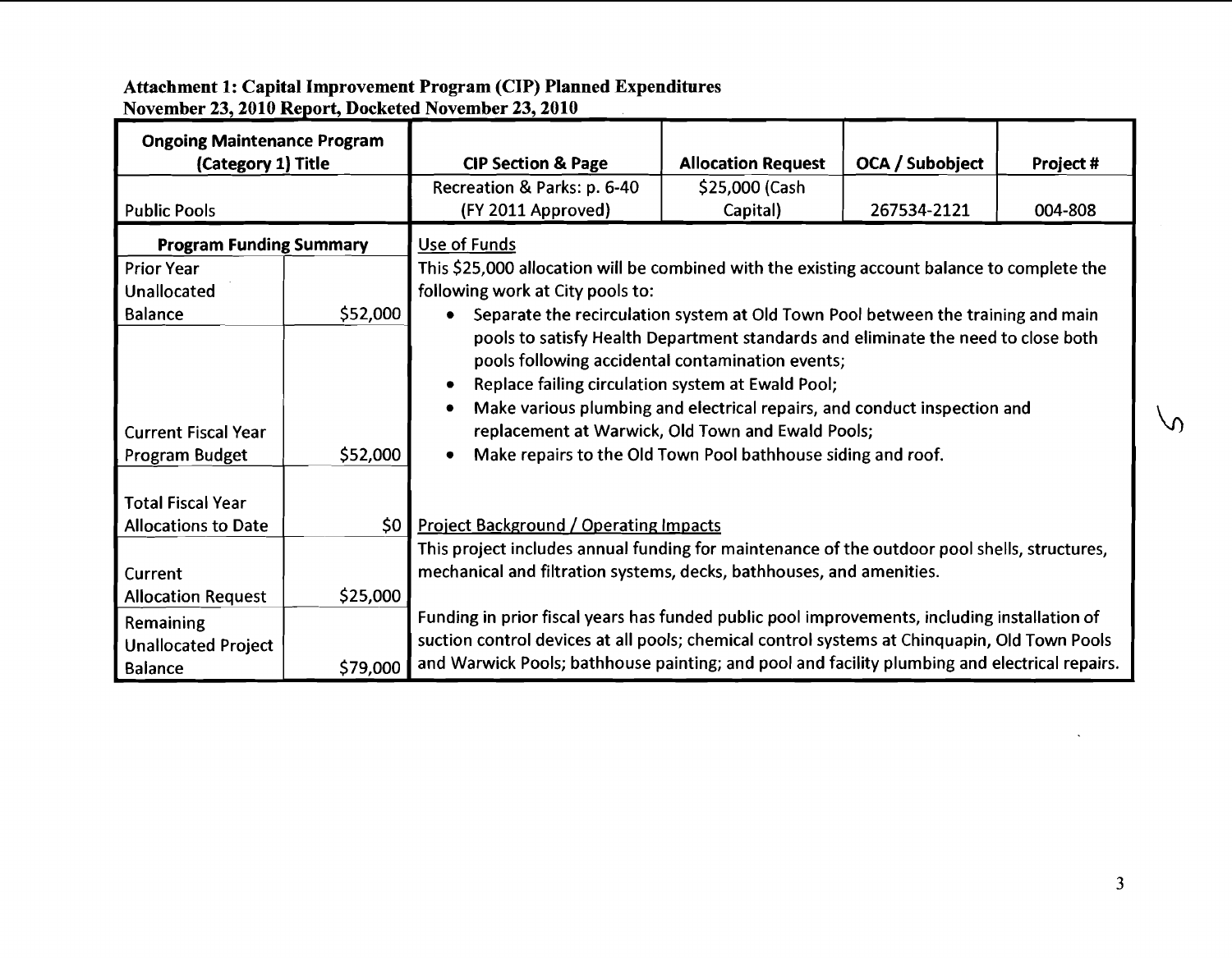| <b>Ongoing Maintenance Program</b> |                 |                                                                                                |                           |                 |           |  |  |
|------------------------------------|-----------------|------------------------------------------------------------------------------------------------|---------------------------|-----------------|-----------|--|--|
| (Category 1) Title                 |                 | <b>CIP Section &amp; Page</b>                                                                  | <b>Allocation Request</b> | OCA / Subobject | Project # |  |  |
|                                    |                 | Streets & Bridges: p. 6-104                                                                    | \$990,000 (General        |                 |           |  |  |
| <b>Bridge Repairs</b>              |                 | (FY 2011 Approved)                                                                             | <b>Obligation Bonds)</b>  | 245704-2102     | 011-401   |  |  |
| <b>Project Funding Summary</b>     |                 | Use of Funds                                                                                   |                           |                 |           |  |  |
|                                    |                 | The requested allocation of \$990,000, combined with the current project balance will          |                           |                 |           |  |  |
| <b>Prior Year</b>                  |                 | provide funding for the following bridge maintenance and repairs: Telegraph Road Bridge        |                           |                 |           |  |  |
| <b>Unallocated Balance</b>         | \$390,000       | over Mill Road; Duke Street Bridge over Holmes Run; and Seminary Road Bridge over I-395.       |                           |                 |           |  |  |
|                                    |                 | Construction is scheduled to begin in the Spring of 2011.                                      |                           |                 |           |  |  |
| <b>Current Fiscal Year</b>         |                 |                                                                                                |                           |                 |           |  |  |
| Program Budget                     | \$600,000       |                                                                                                |                           |                 |           |  |  |
|                                    |                 |                                                                                                |                           |                 |           |  |  |
| <b>Total Fiscal Year</b>           |                 |                                                                                                |                           |                 |           |  |  |
| <b>Allocations to Date</b>         | 50 <sub>1</sub> | <b>Project History / Background</b>                                                            |                           |                 |           |  |  |
|                                    |                 | This project provides funding for the maintenance, repair, painting of steel structures, joint |                           |                 |           |  |  |
| <b>Current Allocation</b>          |                 | sealing, bearing repairs and rehabilitation of bridge decks and structures. The City conducts  |                           |                 |           |  |  |
| Request                            | \$990,000       | a federally mandated bridge inspection program for in-service bridges and designates safety    |                           |                 |           |  |  |
|                                    |                 | ratings to the bridges inspected. All bridges in the City are inspected at a minimum of every  |                           |                 |           |  |  |
|                                    |                 | two years and the results are reported to the State. Industry standards indicated that         |                           |                 |           |  |  |
| Remaining                          |                 | bridges need to be repainted every 10-15 years, while bridge deck reconstruction and           |                           |                 |           |  |  |
| <b>Unallocated Project</b>         |                 | rehabilitation may be required every 20-25 years. Providing routine maintenance will           |                           |                 |           |  |  |
| <b>Balance</b>                     | 50              | lengthen the life of each bridge and forestall the loss of structural integrity.               |                           |                 |           |  |  |

#### **Attachment 1: Capital Improvement Program (CIP) Planned Expenditures November 23,2010**

 $\hat{\mathcal{C}}_t$ 

 $\mathcal{Q}$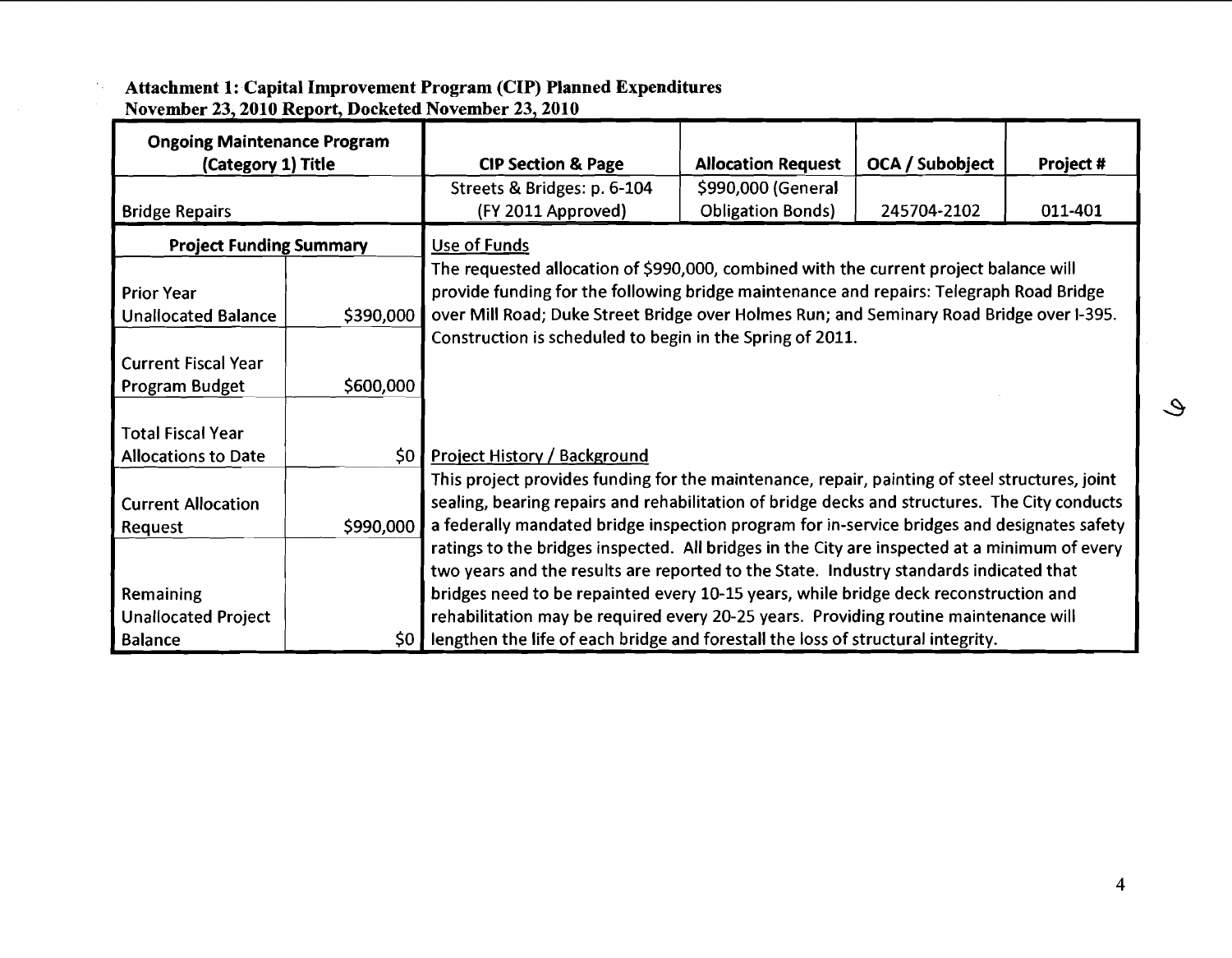#### **Attachment 1: Capital Improvement Program (CIP) Planned Expenditures November 23,2010 Report, Docketed November 23,2010**

| <b>Capital Project (Category 2/3) Name</b>                |              | <b>CIP Section &amp; Page</b>                                                                                                                                                                                                                                                                                                                                                                                                                                                                                                                     | <b>Aliocation Request</b> | OCA / Subobject | Project # |  |
|-----------------------------------------------------------|--------------|---------------------------------------------------------------------------------------------------------------------------------------------------------------------------------------------------------------------------------------------------------------------------------------------------------------------------------------------------------------------------------------------------------------------------------------------------------------------------------------------------------------------------------------------------|---------------------------|-----------------|-----------|--|
|                                                           |              |                                                                                                                                                                                                                                                                                                                                                                                                                                                                                                                                                   | \$4,000,000               |                 |           |  |
|                                                           |              |                                                                                                                                                                                                                                                                                                                                                                                                                                                                                                                                                   | (State Urban Funds        |                 |           |  |
| King & Beauregard Intersection                            |              | Streets & Bridges: p. 6-113                                                                                                                                                                                                                                                                                                                                                                                                                                                                                                                       | & General Obligation      |                 |           |  |
| Improvements                                              |              | (FY 2011 Approved)                                                                                                                                                                                                                                                                                                                                                                                                                                                                                                                                | Bonds)                    | 245209-2102     | 011-104   |  |
| <b>Project Funding Summary</b>                            |              | Use of Funds                                                                                                                                                                                                                                                                                                                                                                                                                                                                                                                                      |                           |                 |           |  |
|                                                           |              | The requested allocation of funds will be used for right of way acquisition costs. The design                                                                                                                                                                                                                                                                                                                                                                                                                                                     |                           |                 |           |  |
|                                                           |              | is currently 90% complete, and the City has received federal authorization acquiring this                                                                                                                                                                                                                                                                                                                                                                                                                                                         |                           |                 |           |  |
| <b>Total Project</b>                                      |              | property. The allocation includes \$3.9 million in State Urban (VDOT) funds as well as the                                                                                                                                                                                                                                                                                                                                                                                                                                                        |                           |                 |           |  |
| <b>Budget</b>                                             | \$11,858,862 | required \$80,000 City match (2%).                                                                                                                                                                                                                                                                                                                                                                                                                                                                                                                |                           |                 |           |  |
| <b>Total Allocations to</b>                               |              |                                                                                                                                                                                                                                                                                                                                                                                                                                                                                                                                                   |                           |                 |           |  |
| Date                                                      | \$2,064,600  | Project History / Background                                                                                                                                                                                                                                                                                                                                                                                                                                                                                                                      |                           |                 |           |  |
| <b>Current Allocation</b>                                 |              | Since the 1990's, the City of Alexandria and Arlington County have been working together<br>on transportation solutions for the intersection of King and Beauregard Streets. Discussions<br>for improving this intersection date back to the late 1970's. In joint meetings, City and<br>County staff, along with elected officials from both jurisdictions, identified the subsequent<br>intersection constraints: Lack of intersection capacity; lack of accommodation of non-<br>motorized modes of travel; and poor accommodation of transit. |                           |                 |           |  |
| Request                                                   | \$4,000,000  |                                                                                                                                                                                                                                                                                                                                                                                                                                                                                                                                                   |                           |                 |           |  |
|                                                           |              | These project goals were revisited in FY 2000 as the cost, desirability and realization of the<br>impact of the then-proposed separated grade interchange came into question. Elected<br>officials and staff reconvened to re-examine design alternatives which could accomplish the<br>project goals, minimize right of way acquisition and improve aesthetics at this City gateway.<br>After several meetings and considerable public input in 2003, the project was scaled back to<br>a major intersection improvement project.                |                           |                 |           |  |
| Remaining<br><b>Unallocated Project</b><br><b>Balance</b> | \$5,796,262  | The current proposed at-grade improvements will add an additional left turn lane in each<br>direction on King Street, medians and a 10' shared use path on portions of King Street and<br>North Beauregard Street. The improvements will increase capacity and safety through the<br>corridor and result in a reduction in delay of 31% in the morning rush hour and 19% in the<br>evening rush hour.                                                                                                                                             |                           |                 |           |  |

 $\Sigma$